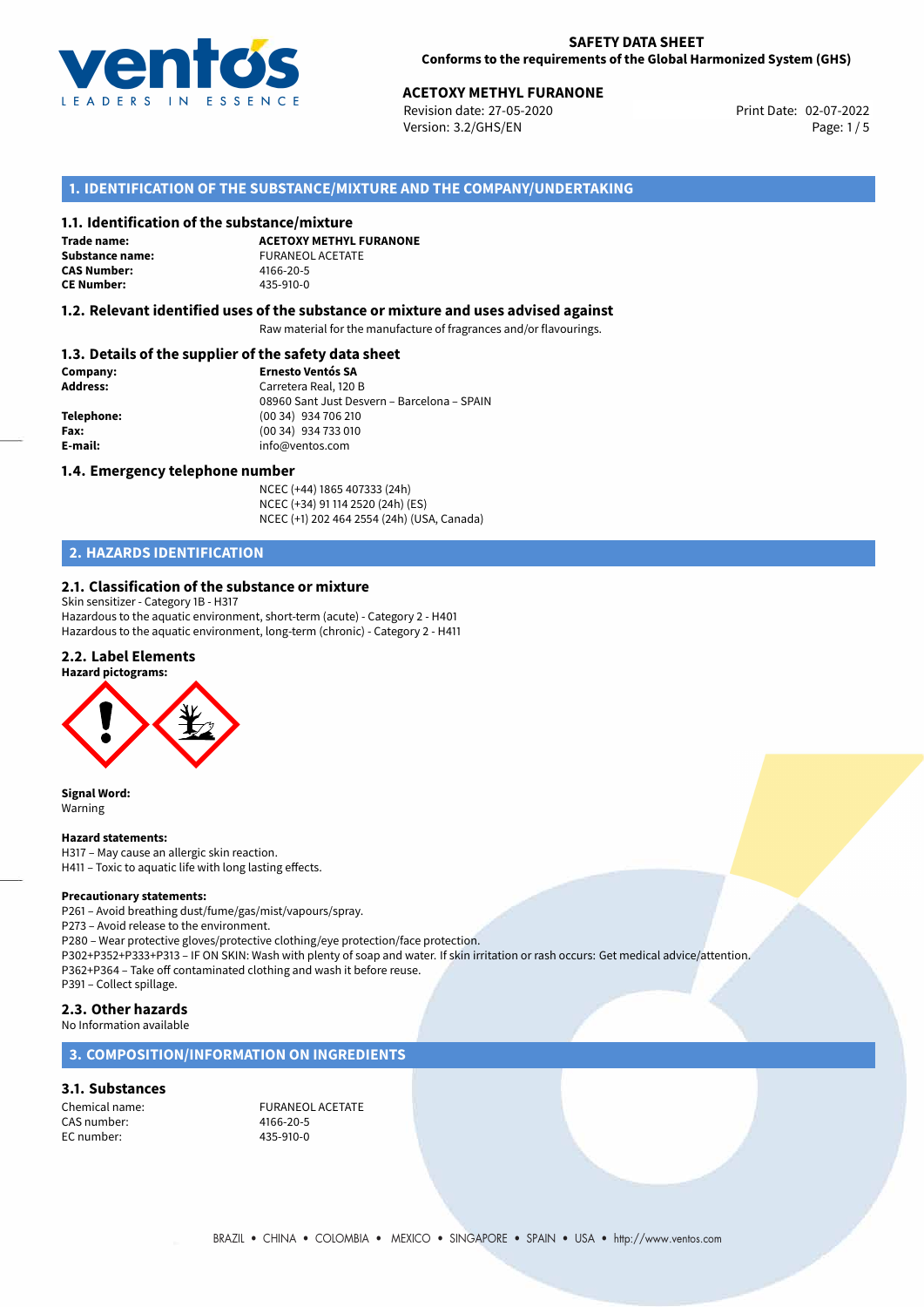

Revision date: 27-05-2020 Version: 3.2/GHS/EN Page: 2 / 5

#### **Hazardous constituents:**

| <b>Chemical Name</b>    | % (w/w)   | <b>CAS No</b><br><b>EC No</b> | <b>Classification according to GHS</b>                                                                                                                                                                |
|-------------------------|-----------|-------------------------------|-------------------------------------------------------------------------------------------------------------------------------------------------------------------------------------------------------|
| <b>FURANEOL ACETATE</b> | $\geq$ 50 | 4166-20-5<br>435-910-0        | Skin sensitizer - Category 1B - H317<br>Hazardous to the aquatic environment, short-term (acute) - Category 2 - H401<br>Hazardous to the aquatic environment, long-term (chronic) - Category 2 - H411 |

[See the full text of the hazard statements in section 16.](#page-4-0)

### **3.2. Mixtures**

Not applicable.

## **4. FIRST-AID MEASURES**

## **4.1. Description of necessary first aid measures**

| Ingestion:    | Rinse mouth with water.                                                                                               |
|---------------|-----------------------------------------------------------------------------------------------------------------------|
|               | Obtain medical advice.                                                                                                |
|               | Keep at rest. Do not induce vomiting.                                                                                 |
| Eye contact:  | In case of contact with eyes, rinse immediately with plenty of water for at least 15 minutes and seek medical advice. |
| Inhalation:   | Remove person to fresh air and keep at rest.                                                                          |
|               | Seek immediate medical advice.                                                                                        |
| Skin contact: | Take off immediately all contaminated clothing.                                                                       |
|               | Thoroughly wash affected skin with soap and water.                                                                    |
|               | Seek medical attention if symptoms persist.                                                                           |

## **4.2. Most important symptoms and effects, both acute and delayed**

No information available.

## **4.3. Indication of any immediate medical attention and special treatment needed**

No information available.

# **5. FIRE-FIGHTING MEASURES**

#### **5.1. Extinguishing Media**

Water spray, carbon dioxide, dry chemical powder or appropriate foam. For safety reasons do not use full water jet.

## **5.2. Special hazards arising from the substance or mixture**

Known or Anticipated Hazardous Products of Combustion: Emits toxic fumes under fire conditions.

#### **5.3. Advice for firefighters**

High temperatures can lead to high pressures inside closed containers. Avoid inhalation of vapors that are created. Use appropriate respiratory protection. Do not allow spillage of fire to be poured into drains or watercourses. Wear self-contained breathing apparatus and protective clothing.

## **6. ACCIDENTAL RELEASE MEASURES**

#### **6.1. Personal precautions, protective equipment and emergency procedures**

Evacuate surronding areas. Ensure adequate ventilation. Keep unnecessary and unprotected personnel from entering. Do not breathe vapor/spray. Avoid contact with skin and eyes. Information regarding personal protective measures: see section 8.

#### **6.2. Environmental precautions**

To avoid possible contamination of the environment, do not discharge into any drains, surface waters or groundwaters.

#### **6.3. Methods and materials for containment and cleaning up**

Cover with an inert, inorganic, non-combustible absorbent material (e.g. dry-lime, sand, soda ash). Place in covered containers using non-sparking tools and transport outdoors. Avoid open flames or sources of ignition (e.g. pilot lights on gas hot water heater). Ventilate area and wash spill site after material pickup is complete.

#### **6.4. Reference to other sections**

Information regarding exposure controls, personal protection and disposal considerations can be found in sections 8 and 13.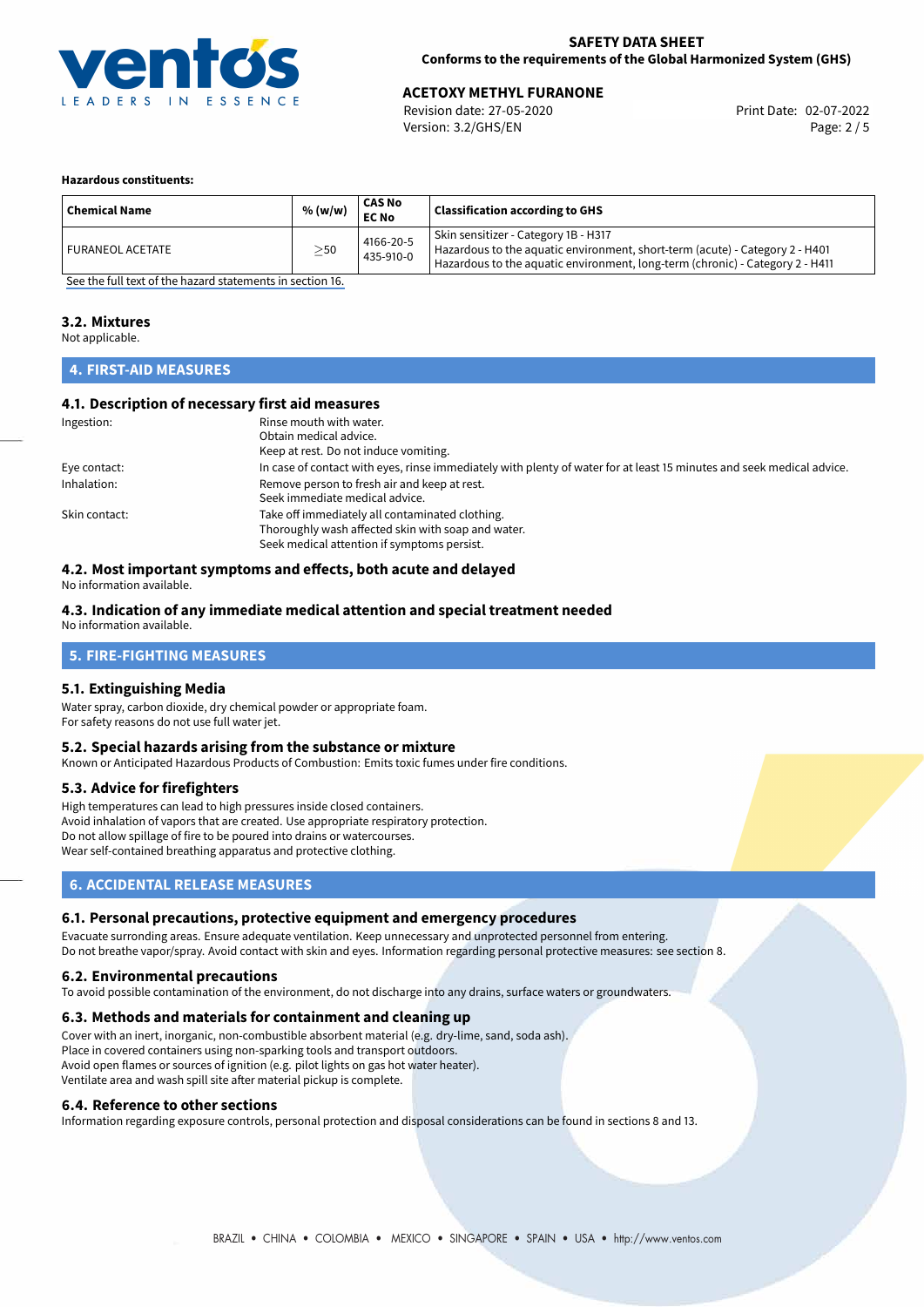

Revision date: 27-05-2020 Version: 3.2/GHS/EN Page: 3 / 5

# **7. HANDLING AND STORAGE**

## **7.1. Precautions for safe handling**

Do not store or handle this material near food or drinking water. Do not smoke. Avoid contact with the eyes, skin and clothing. Wear protective clothing and use glasses. Observe the rules of safety and hygiene at work. Keep in the original container or an alternative made from a compatible material.

# **7.2. Conditions for safe storage, including any incompatibilities**

Store in tightly closed and preferably full containers in a cool, dry and ventilated area, protected from light. Keep away from sources of ignition (e.g. hot surfaces, sparks, flame and static discharges). Keep away from incompatible materials (see section 10).

## **7.3. Specific end use(s)**

No information available.

**8. EXPOSURE CONTROLS AND PERSONAL PROTECTION**

### **8.1. Control parameters**

Components with occupational exposure limits: None known.

#### **8.2. Exposure controls**

Measures should be taken to prevent materials from being splashed into the body. Provide adequate ventilation, according to the conditions of use. Use a mechanical exhaust if required.

### **8.3. Individual protection measures, such as personal protective equipment**

| Eye/Face protection:             | Chemical safety goggles are recommended. Wash contaminated goggles before reuse.                                                            |
|----------------------------------|---------------------------------------------------------------------------------------------------------------------------------------------|
| Hand Protection:                 | Chemical-resistant gloves are recommended. Wash contaminated gloves before reuse.                                                           |
| Body protection:                 | Personal protective equipment for the body should be selected based on the task being performed and the risks<br>involved.                  |
| Respiratory Protection:          | In case of insufficient ventilation, use suitable respiratory equipment.                                                                    |
| Environmental exposure controls: | Emissions from ventilation or process equipment should be checked to ensure they comply with environmental<br>protection legislation.       |
|                                  | In some cases, filters or engineering modifications to the process equipment will be necessary to reduce emissions to<br>acceptable levels. |
|                                  |                                                                                                                                             |

# **9. PHYSICAL AND CHEMICAL PROPERTIES**

## **9.1. Information on basic physical and chemical properties**

| Appearance:                            | Liquid                    |
|----------------------------------------|---------------------------|
| Colour:                                | Conforms to standard      |
| Odour:                                 | Conforms to standard      |
| Odour theshold:                        | Not determined            |
| pH:                                    | Not determined            |
| Melting point/freezing point:          | Not determined            |
| Boling point/boiling range $(°C)$ :    | $258 - 260$               |
| Flash point:                           | 119 $\degree$ C           |
| Evaporation rate:                      | Not determined            |
| Flammability:                          | Not determined            |
| Lower flammability/Explosive limit:    | Not determined            |
| Upper flammability/Explosive limit:    | Not determined            |
| Vapour pressure:                       | Not determined            |
| Vapour Density:                        | Not determined            |
| Density:                               | 1,16-1,168 g/mL (20°C)    |
| Relative density:                      | $1,16-1,168(20^{\circ}C)$ |
| Water solubility:                      | SLIGHTLY SOLUBLE IN WATER |
| Solubility in other solvents:          | <b>SOLUBLE IN ETHANOL</b> |
| Partition coefficient n-octanol/water: | Not determined            |
| Auto-ignition temperature:             | Not determined            |
| Decomposition temperature:             | Not determined            |
| Viscosity, dynamic:                    | Not determined            |
| Viscosity, kinematic:                  | Not determined            |
| Explosive properties:                  | Not determined            |
| Oxidising properties:                  | Not determined            |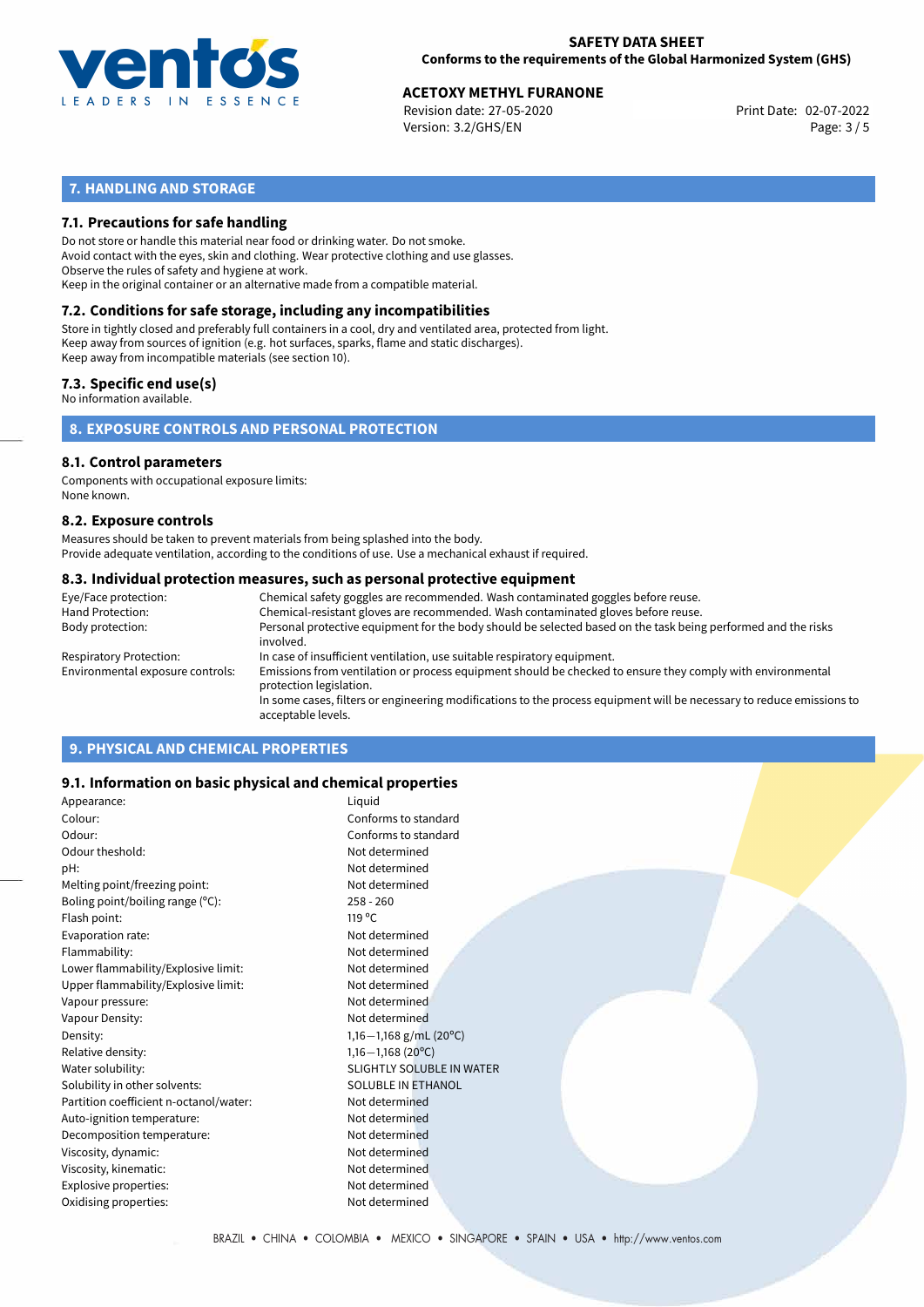

Revision date: 27-05-2020 Version: 3.2/GHS/EN Page: 4 / 5

# **10. STABILITY AND REACTIVITY**

## **10.1. Reactivity**

No hazardous reactions if stored and handled as prescribed/indicated.

#### **10.2. Chemical stability**

The product is stable if stored and handled as prescribed/indicated.

### **10.3. Possibility of hazardous reactions**

No hazardous reactions if stored and handled as prescribed/indicated.

### **10.4. Conditions to Avoid**

Conditions to Avoid: Excessive heat, flame or other ignition sources.

### **10.5. Incompatible materials**

Avoid contact with strong acids and bases and oxidizing agents.

#### **10.6. Hazardous decomposition products**

During combustion may form carbon monoxide and unidentified organic compounds.

# **11. TOXICOLOGICAL INFORMATION**

| <b>Acute toxicity</b>             | Based on the data available, the criteria for classification are not met. |  |  |  |
|-----------------------------------|---------------------------------------------------------------------------|--|--|--|
| <b>Skin corrosion/irritation</b>  | Based on the data available, the criteria for classification are not met. |  |  |  |
|                                   | Experimental/calculated data:                                             |  |  |  |
|                                   | Skin irritation: Non-irritant. (Rabbit).                                  |  |  |  |
| Serious eye damage/irritation     | Based on the data available, the criteria for classification are not met. |  |  |  |
|                                   | Experimental/calculated data:                                             |  |  |  |
|                                   | Eye irritation : Irritant. (Rabbit).                                      |  |  |  |
| Respiratory or skin sensitisation | May cause an allergic skin reaction.                                      |  |  |  |
|                                   | Experimental/calculated data:                                             |  |  |  |
|                                   | Skin sensitization: Sensitizing.                                          |  |  |  |
| <b>Germ cell mutagenicity</b>     | Based on the data available, the criteria for classification are not met. |  |  |  |
| Carcinogenicity                   | Based on the data available, the criteria for classification are not met. |  |  |  |
| <b>Reproductive toxicity</b>      | Based on the data available, the criteria for classification are not met. |  |  |  |
| <b>STOT-single exposure</b>       | Based on the data available, the criteria for classification are not met. |  |  |  |
| <b>STOT-repeated exposure</b>     | Based on the data available, the criteria for classification are not met. |  |  |  |
| <b>Aspiration hazard</b>          | Based on the data available, the criteria for classification are not met. |  |  |  |

# **12. ECOLOGICAL INFORMATION**

#### **12.1. Toxicity**

#### **Assessment:**

Toxic to aquatic life with long lasting effects. **Experimental/calculated data:**

- · Toxicity for fish: LC50 (96h) : > 100 mg/L. (Brachydanio rerio). (OECD 203).
- · Toxicity for aquatic invertebrates: EC50 (48h) : 6 mg/L. (Daphnia magna). (OECD 202).
- · Toxicity for bacteria/effect on activated sludge: EC50 (1h) : 2960 mg/L.

## **12.2. Degradability**

Biodegradation : 50 %. (OECD 301 D).

#### **12.3. Bioaccumulative potential**

log Kow : 0,1.

# **12.4. Soil mobility**

No information available.

# **12.5. Other adverse effects**

See also sections 6, 7, 13 and 15 Do not allow to get into waste water or waterways.

# **13. DISPOSAL CONSIDERATIONS**

#### **13.1. Waste treatment methods**

Dispose of in accordance with national and local environmental regulations.